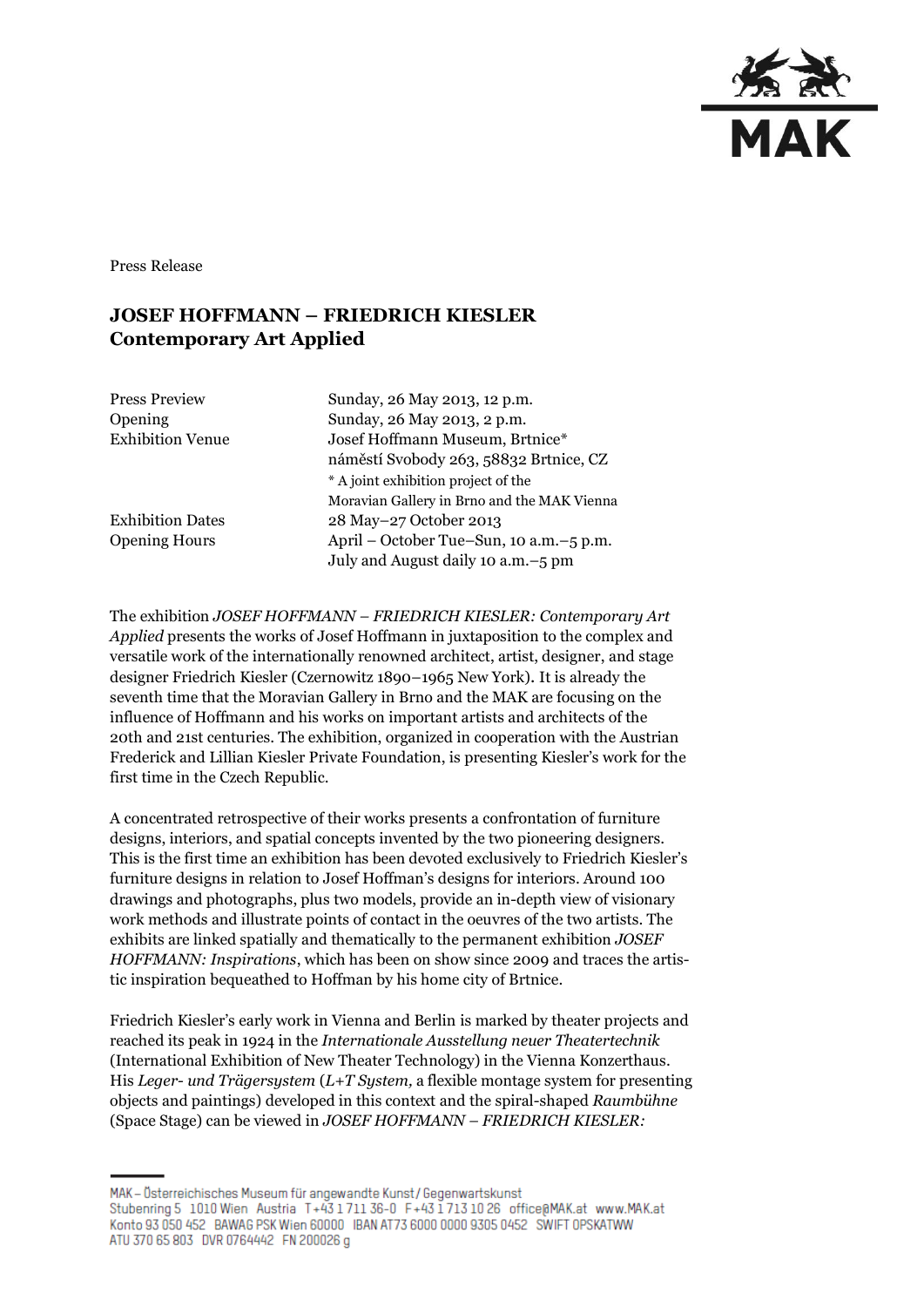

*Contemporary Art Applied* in model form and photographs. After the overwhelming success of the 1924 exhibition, Kiesler was invited by Josef Hofmann to design the Austrian Theater section for the *Exposition internationale des arts décoratifs et industriels modernes* (1925) in Paris.

This commission turned out to be the beginning of Kiesler's international career as a designer. His floating visionary city *Raumstadt* (*City in Space*) presented in Paris was a great success and gave him the big break through to become established in New York. As a founding member of the first modern designers association in the USA, the American Union of Decorative Arts and Craftsmen (AUDAC), in 1930, Kiesler produced the programmatic paper *Contemporary Art Applied to the Store and its Display—*the publication accompanying the exhibition of the same title.

Similar to Josef Hoffmann, Friedrich Kiesler believed in the idea of a holistic life plan that harmoniously integrates art, architecture, and daily life. Basing his ideas on sociological, economic, and scientific parameters of his time, Kiesler formulated factors conducive to creative design and condensed them into his holistic theory of "correalism." During his teaching career at Columbia University (1937–1941) he developed the *Mobile Home Library* based on "correalism," a model of which is on show in the exhibition. Especially Friedrich Kiesler's *Nesting Tables* (ca. 1935) demonstrate outstanding parallels to the radical reductionism of Josef Hoffmann's early furniture designs ("Brettelstil" – plank style, "Einfache Möbel" – plain furniture) and architecture (Purkersdorf Sanatorium, Stoclet House in Brussels). These can be viewed in *JOSEF HOFFMANN – FRIEDRICH KIESLER: Contemporary Art Applied* in the form of photographs and design drawings.

## **Josef Hoffmann Museum, Brtnice**

In 1907 Josef Hoffmann remodeled the Baroque house of his birth in Brtnice according to the design principles of the Wiener Werkstätte. The MAK made its first appearance in Brtnice in 1992 with the exhibition *Der barocke Hoffmann* (*The Baroque Hoffmann*). Since 2006, the building has been jointly operated by the MAK and the Moravian Gallery in Brno as the Josef Hoffmann Museum. The following exhibitions have been presented as part of this cooperation: *JOSEF HOFFMANN: A Continuous Process* (2005), *JOSEF HOFFMANN – CARLO SCARPA: On the Sublime in Architecture* (2006), *JOSEF HOFFMANN – ADOLF LOOS: Ornament and Tradition* (2007), *JOSEF HOFFMANN – DONALD JUDD: Hypothesis* (2008), the permanent exhibition *JOSEF HOFFMANN: Inspirations* (2009), *REWRITING THE SPACE: Dorit Margreiter / Josef Hoffmann* (2010), *JOSEF HOFFMANN – OSWALD OBERHUBER: Total Design and Drafts* (2011) and most recently *JOSEF HOFFMANN / STANISLAV KOLÍBAL: Planes – Lines – Spaces* (2012).

For the exhibition *JOSEF HOFFMANN – FRIEDRICH KIESLER: Contemporary Art Applied* and other exhibition and tourism projects in the Centrope Region, the MAK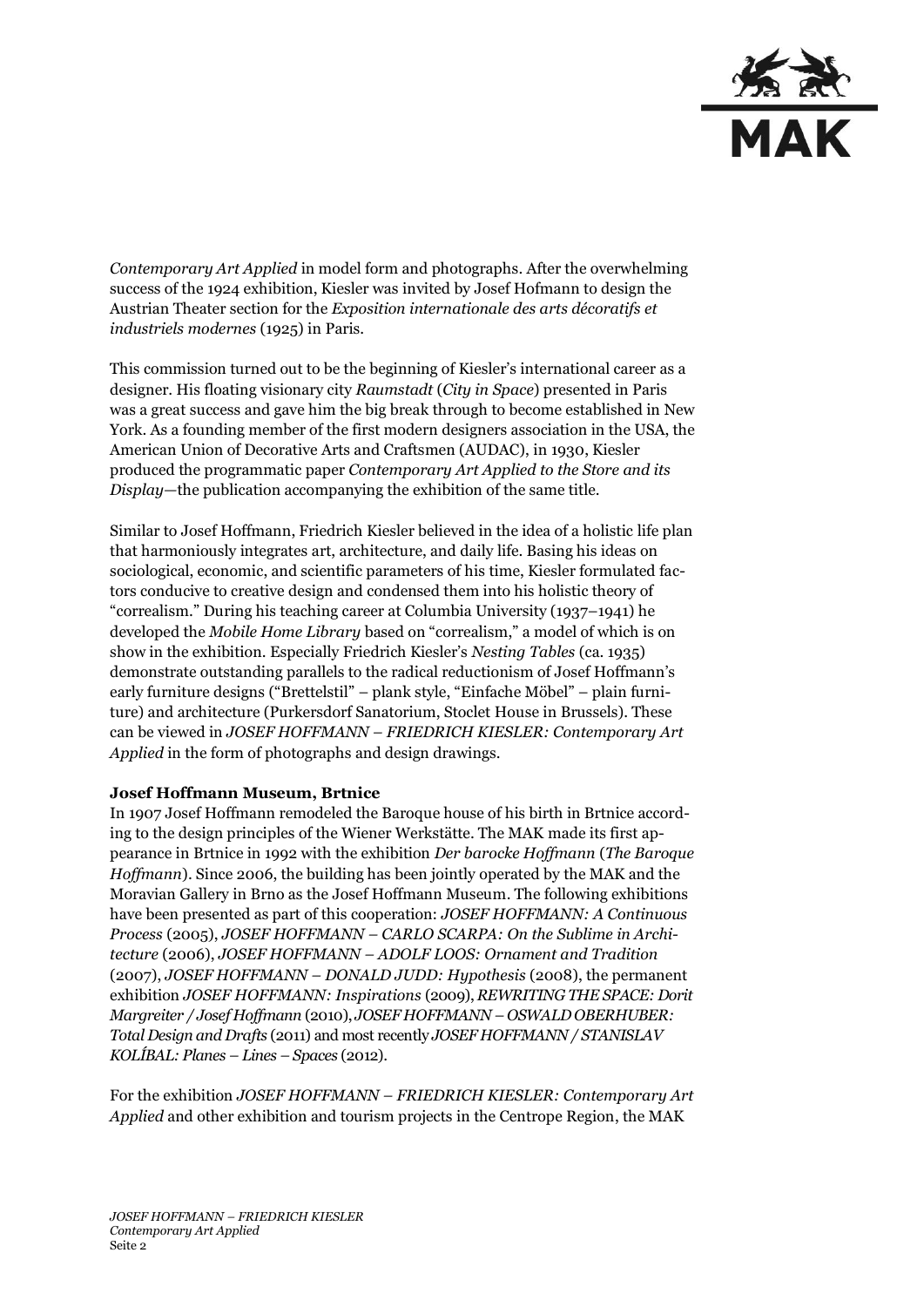

and the Moravian Gallery in Brno have been granted financial support from the EU subsidy program "European Territorial Cooperation Austria-Czech Republic 2007– 2013".

Press materials and photos are available for download at MAK.at/press